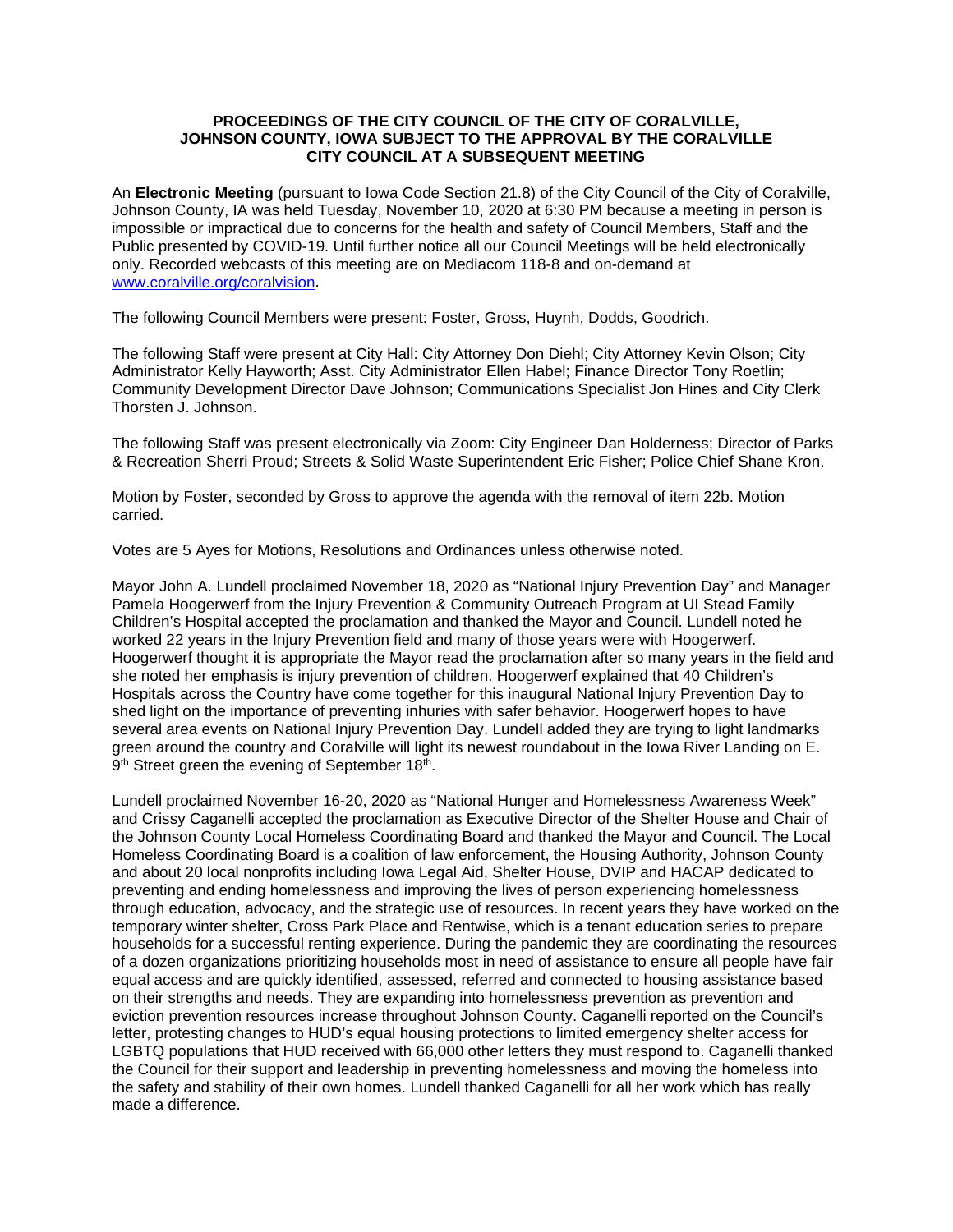There were no citizen comments**.**

Rex Brandstatter of the Veteran's Memorial in Coralville Committee reported the memorial is under construction near the entrance of Oakhill Cemetery. To date they have raised \$73,000.00 in kind work on site, \$74,000.00 for contract work, and they are in the process of raising an additional \$207,000.00 for the remaining parts of the project. The total raised so far is \$107,205.00 and the current fund balance is \$88,706.00. The campaign brick sale has raised \$10,000.00. Tomorrow, November 11<sup>th</sup> at 1:15 PM the Veteran's committee and the honor guard of American Legion Walter Johnson Post 721will be at the Veteran's Memorial to mark the next phase of construction by laying the first brick from American Legion Post 721 in Coralville. Bricks can be purchased in remembrance of a veteran and you can contact a member of the committee through Coralville City Hall. The Brick Chair is Diana Lundell. The bricks sell for \$250.00, \$350.00, and \$450.00 and corporate bricks cost \$1,000.00 to \$5,000.00. Brandstatter thanked Parks & Recreation Director Sherri Proud for working with the contractors and Brandstatter noted how contractors and their workers wanted to work and be part of the memorial. Brandstatter thanked the City for providing the location and helping with the project. Brandstatter thanked Maxon Masonry and Country Landscapes for their work on the project and providing a donation of in-kind services worth \$35,000.00. They plan to have the flagpole, bricks and landscaping done by Memorial Day 2021.

Executive Director Jeff Capps of the Iowa Children's Museum thanked the Mayor and Council for having him tonight as he missed having the PLAYvolution this September. Capps reported the Iowa Children's Museum (ICM) has been open since Mid-July at a limited capacity after 4 months of being closed due to COVID-19. Capps noted they continue to operate the Welcome Center and he thanked Asst. City Administrator Ellen Habel for her support. Capps reported the ICM has been reaching out to the community by selling over 100 Play Packs for families not ready to come back to the museum. Capps thanked City Administrator Kelly Hayworth and Proud for helping with drop off programs and NESTS and they continue to look for safe programming going forward this winter. Capps reported the Move It, Dig It, Do It drive through event was October 4<sup>th</sup> and he thanked Hayworth, Proud, Streets & Solid Waste Superintendent Eric Fisher, Police Chief Shane Kron and others for supporting the event. They had 22 vehicles and pieces of equipment displays and served 550 cars in 5 hours. They generated over \$12,500.00 in cash support and \$10,000.00 in in-kind support. They had an onsite fund raiser and people donated over \$1,300.00. Capps announced a 100-day fund effort to raise \$100,000.00 with a campaign called "Push Play" taking place Tuesday, December 1<sup>st</sup> through March 1<sup>st</sup>. Capps noted they intend to be here after the pandemic but with their memberships on the decline they need people to invest now so they are here when people can come back. Capps thanked the Council and Community for believing in what the ICM does and provides to the community. Lundell asked about the I See Ems. Capps explained they are sturdy plywood displays with plexiglass windows that will be painted in Primary Colors to begin with and are based on the "I Spy" book concept where you look for objects hidden in a pile of other objects. Each display has several artifacts and there will a handout with a list of objects to find. They plan to have some type of on-line scavenger hunt and maybe some other challenges as well. This is funded by the Community Foundation of Johnson County and a Public Art Matching Grant from the City of Iowa City. They hope to have them out in the community by Thanksgiving.

### **UNBIASED POLICING ORDINANCE**

After the ordinance was read, Hayworth reported the City has been working with the NAACP on this ordinance which is modelled on two similar ordinances adopted by University Heights and Des Moines with the help of the NAACP. Hayworth noted City Administrator Kevin Olson and Police Chief Shane Kron have been the primary staff working with President Betty Andrews of the Iowa-Nebraska NAACP State Area Conference of Branches and President Kevin Sanders of the Iowa City NAACP Adult Branch and their attorney on this ordinance. Sanders noted Kron has been consistent in working on this ordinance and they have reviewed various ordinances, discussed the importance of a citizen's review board, and Kron was honest about his needs. Sanders also met with Councilperson Meghann Foster who has been great to work with. Sanders noted this ordinance is a step in the right direction but there is a lot more work to be done and that by collaborating with the NAACP they can continue moving forward to address the needs of the community. Andrews thanked everyone for the opportunity to work with them on the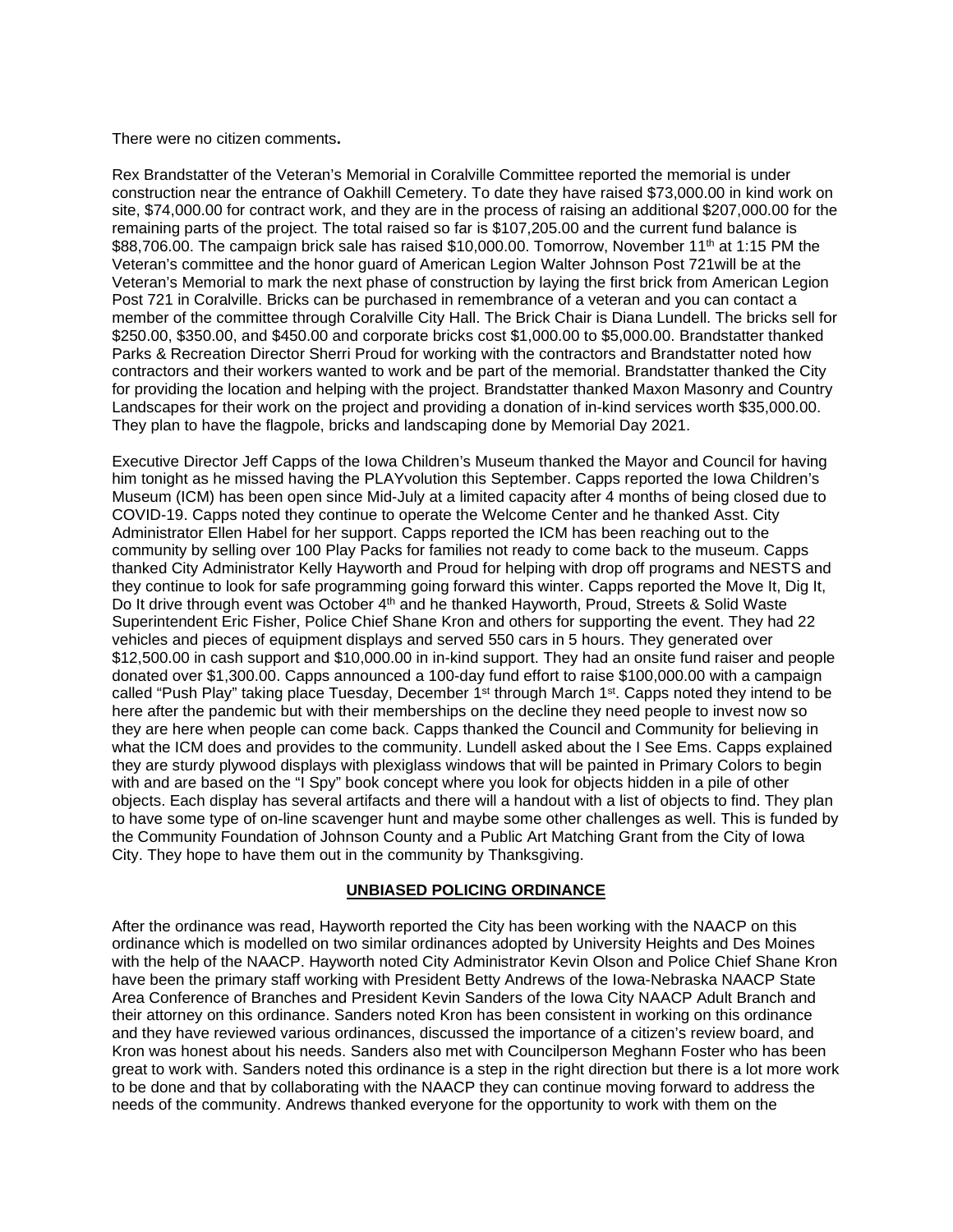Unbiased Policing Ordinance. Andrews explained this process began several years ago at the state level by introducing legislation and afterwards working with municipalities starting with University Heights, then Des Moines and now Coralville with their ordinances. Andrews added, now the State has made a recommendation for Unbiased Policing Laws through the Governor's Focus Group on Criminal Justice Reform, so Coralville's ordinance is in alignment with what is going on. Andrews noted Coralville made the process easy by talking through the issues, so everyone understood each other and they are happy to be working with the City collecting data so it is clear and understood that racial profiling and other biased policing will not be tolerated. Andrews added the Governor's Focus Group on Criminal Justice Reform introduced their recommendations on racial profiling at the Iowa Summit on Justice and Disparities, which is where they started talking about legislation and ordinances on racial profiling in 2013 and they were happy to see this come full circle. Andrews and the NAACP is grateful for Coralville's support at the Iowa Summit on Justice and Disparities and Andrews thanked Coralville for continuing to partner in making all Iowans feel welcome and safe. Lundell noted changes can be made to the ordinance during the next two readings. Foster thanked Olson, Kron and staff for working on this ordinance. Foster wanted to know who will conduct the citizen's review board and Police Officers trainings and if the Officer's training be uniform in the topics they cover. Kron replied we don't know yet and he expects the citizen's review board to help with the process of researching, determining the provider and who, how and how much training will be done. Andrews agreed the citizens review board with staff will determine the training and usually there is a training RFP, which the NAACP will offer its expertise in the development and the direction of the training. Councilperson Jill Dodds asked who will make up the citizens review board and how they will be determined. Foster asked if there is a way to expand the number of members on the board to make sure as many different types of people are on the board as possible. Olson explained the board will start with 5 members and 3 will be Coralville residents, but the Council can determine how many there will be ultimately. The Mayor will recommend the appointments with Council approval and use an application process. The NAACP will have a member on the board and will help identify other persons interested in serving on the board. Gross thanked everyone for their work on the ordinance and reminded everyone the process will be ongoing. Gross asked about the board recommending policies to be listed on the website to the Chief of Police. Olson explained mundane policies don't need to be on the website and Kron will work with the board on what policies will be on the website. Other policies dealing with tactical operations will not be on the website for obvious reasons. Gross asked if the board is not allowed to investigate and adjudicate violations of the ordinance because of State Law. Olson responded Police Officers are covered by Chapter 400 of the State Code outlines a complaint-based process they must go through. Olson added the part on educating the public is very important to the NAACP. Andrews wants there to be a place to assess people and educate them on the Iowa civil rights process where the Iowa Civil Rights Commission is the investigatory board. Olson noted the board can assist individuals filing a report to the Civil Rights Commission. Gross asked how the ordinance defines a law enforcement position on the Board. Olson stated the intent is to have a person licensed by the Iowa Law Enforcement Academy sometime during their career and is on the police force, works for the police force or is retired from the police force. Gross asked for a license requirement be made clear in the ordinance. Councilperson Jill Dodds thanked whoever made the list of required data collection more extensive than she thought it would be. Councilperson Laurie Goodrich asked for clarification on the collection of the data being posted on the website. Hayworth explained the data will be included in an annual report they receive and it will be posted on the website because it will analyze the data and provide clarity to what the data means. Councilperson Hai Huynh asked how often the data will be updated. Hayworth replied annually. Huynh asked if the review board will review the data. Hayworth responded yes. Huynh wanted to know if a seat on the board could be added for the League of United Latin American Citizens (LULAC) a civil rights organization for Latino communities because the local chapter has expressed interest. Olson responded it is possible given there is a reserved seat for the NAACP but if they reserve board seats they may need to expand it to fill all the categories. Foster agreed on adding LULAC. Huynh asked if they should expand the board to seven now. Gross thought it is a good idea. Goodrich noted some boards have had issues getting enough applicants to fill their seats and Lundell agreed he doesn't want a board larger than seven. Olson stated since this board is not required by the State there is leeway but he cautioned against having too large of a board where getting a quorum to show up could be an issue on being able to act on items. Gross asked if there is anything about board terms and Olson responded no. Gross thought they should stagger the terms to make it easier to fill. Andrews noted the NAACP often works with LULAC and they are an excellent addition to the board. Foster stated there are Coralville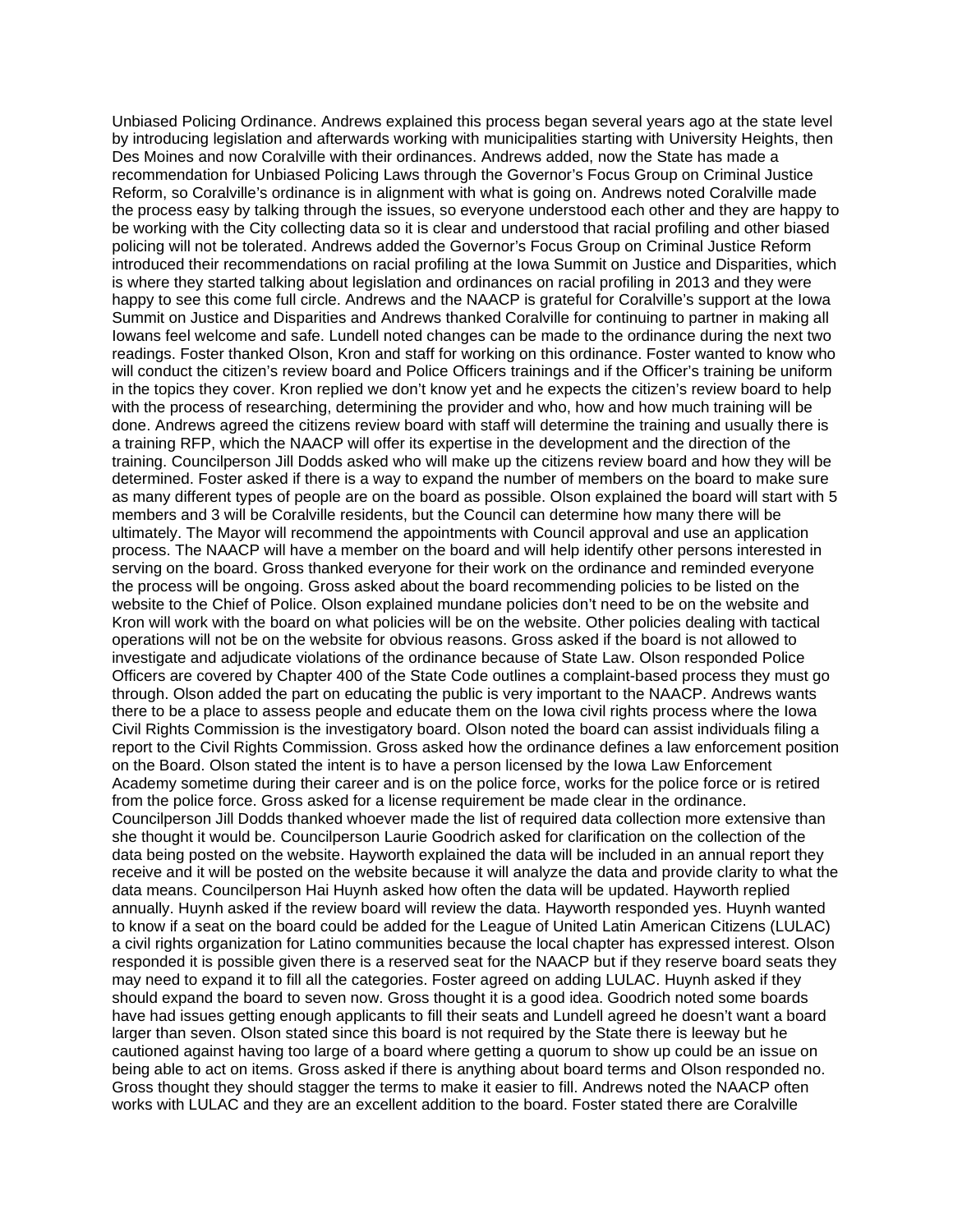residents active in LULAC including the local chapter's Vice President. Andrews noted they left board terms vague so the board can recommend how to stagger and staff the board and the term limits. Gross asked about the lack of a body camera requirement. Kron noted body cameras are covered by a separate policy. Gross asked if Kron could explain the policy and Kron explained it is a lengthy policy and he can't cover all the facets during the meeting. After a brief discussion, Andrews offered to review Coralville's camera policy. Andrews explained the administrative complaint process goes through the department and the civil rights complaints are reported to and investigated by the Iowa Civil Rights Commission. Lundell asked for clarification of Section 5B. Olson explained people won't be disciplined for recording somebody and he offered to work on the wording to make it clearer. Andrews stated she is glad this was included and suggested the board might want to look into active bystander training. Foster noted there is a duty to intercede agreement among law enforcement agencies of Johnson County. Kron clarified the heads of the Johnson County's law enforcement agencies have agreed they expect any officer witnessing illegal activity from any other agency to report it. Huynh asked who the supervisor is making sure the ordinance in followed regarding unbiased policing in Section 5C. Olson explained it is the supervising Police Officer. Hunh asked if they should be a neutral party. Andrews explained the leadership in the departments is responsible for enforcing this and the board makes sure the policy is followed and can make changes to if needed by reporting those needs to the Council. Gross asked Kron to send Andrews the camera policy. Foster thanked Andrews and the NAACP for there help on this ordinance. Lundell thanked Andrews for helping with this first step. Kron thanked Andrews for providing Sanders to help the City because he is a friend and wise council. Kron appreciated Sanders' patience and guidance as they worked on the ordinance. Kron thinks everyone understands this is not the end but the beginning to a partnership and a commitment to keep working as they go forward. Lundell thanked the City Staff that helped with this process. Gross appreciated and thanked Kron for going to the NAACP and working on this and it speaks to the type of department Coralville has. Andrews thanked Kron for stepping up, Olson for his support and the City making this process easy. Andrews thanked Sanders for all his work and keeping her updated everyday on what is going on in and she is proud to have him on the team. After the ordinance passed its first reading, Lundell noted the second reading will include the changes mentioned tonight.

**ORDINANCE NO. 2020-1019** An ordinance amending the Code of Ordinances of the City of Coralville, as previously amended, incorporating a chapter regarding unbiased policing, was introduced by Foster, seconded by Huynh for 1<sup>st</sup> consideration. A roll call vote was taken. Motion carried.

# **2500 HOLIDAY COURT**

**ORDINANCE NO. 2020-1017** An ordinance amending the Coralville Community Plan to reflect certain property generally known as 2500 Holiday Court, Coralville, Iowa to be designated High Density Residential Use in place of Commercial Use, was introduced by Gross, seconded by Dodds for 2<sup>nd</sup> consideration. A roll call vote was taken. Motion carried.

# **EAGLE BEND AT CLEAR CREEK**

**ORDINANCE NO. 2020-1018** An ordinance amending the Coralville Zoning Ordinance, the same being Ordinance No. 664, as previously amended, rezoning certain property located within the corporate limits of the City of Coralville, Johnson County, Iowa and generally known as Eagle Bend at Clear Creek, from R-1, Single Family Residential District, to R-PUD 1, Residential Planned Unit Development One District, was introduced by Huynh, seconded by Goodrich for 2<sup>nd</sup> consideration. A roll call vote was taken. Motion carried.

### **REDHAWK SUBDIVISION**

### **RESOLUTION NO. 2020-185**

Resolution accepting municipal improvements constructed on Red Hawk Subdivision, Coralville Iowa, was introduced by Dodds, Seconded by Foster. A roll call vote was taken. Resolution declared adopted.

### **URBAN CHICKEN ORDINANCE**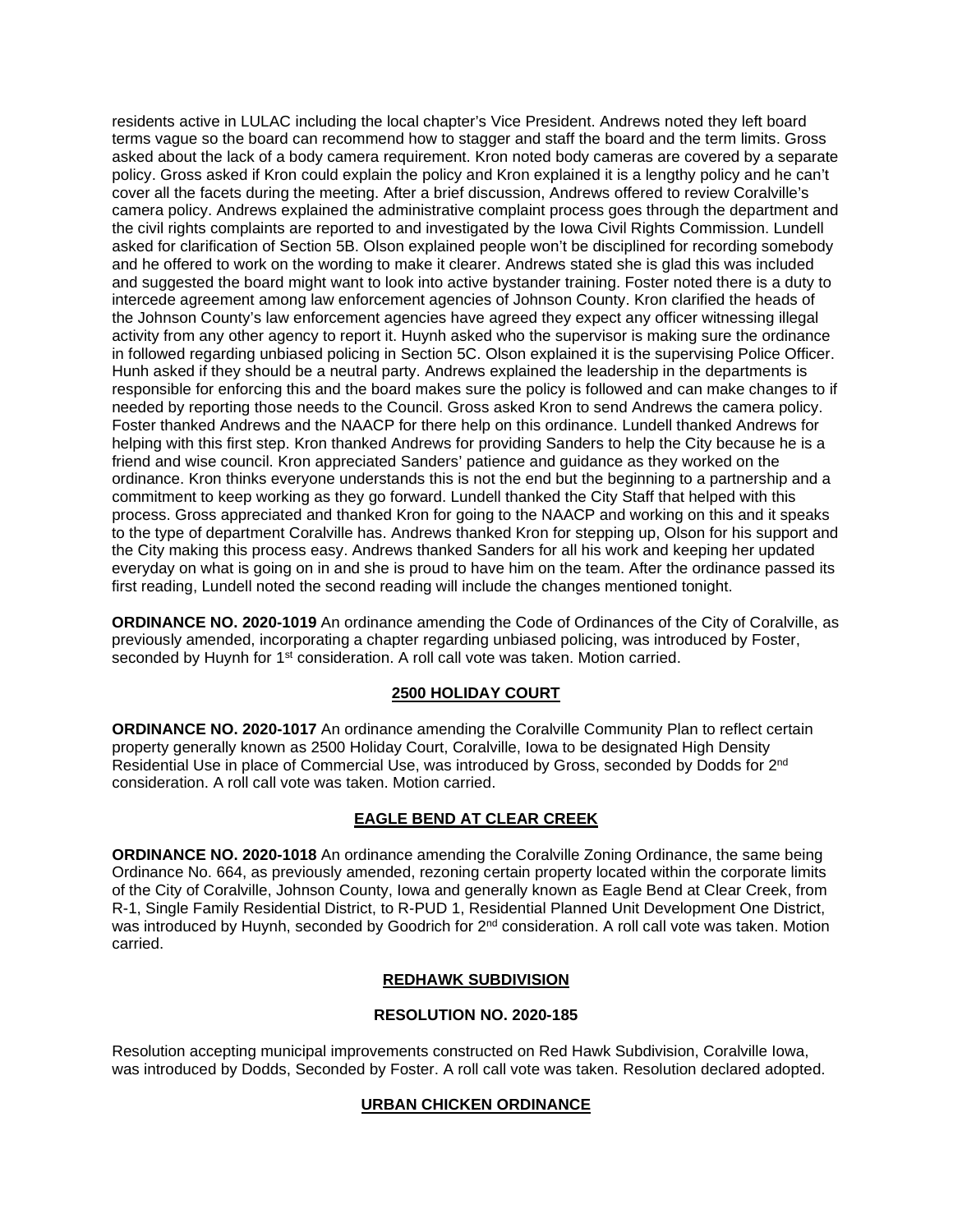After Ordinance 2020-1012 was read, Goodrich asked about the training for people to get their permit. Olson explained the City will require some sort of certification or proof the applicant attended a class on raising chickens. The City will not provide the classes as there are plenty of opportunities to obtain the training. Goodrich asked when people can start applying. Olson explained it will take about a week publish the ordinance and the City will have to finalize the application process before the first person can apply this winter or spring. It was noted the resolution sets the annual permit fee at \$25.00.

**ORDINANCE NO. 2020-1012** An ordinance adding Chapter 55A regarding Urban Chickens, was introduced by Goodrich, seconded by Huynh for 3rd and final consideration. A roll call vote was taken. Ordinance declared adopted after its publication as required by law.

#### **RESOLUTION NO. 2020-186**

Resolution setting annual permit fees for urban chickens in the City of Coralville, was introduced by Foster, seconded by Huynh. A roll call vote was taken. Resolution declared adopted.

**ORDINANCE NO. 2020-1013** An ordinance amending Chapter 55 regarding Animal Neglect and Abandonment, was introduced by Gross, seconded by Foster for  $3<sup>rd</sup>$  and final consideration. A roll call vote was taken. Ordinance declared adopted after its publication as required by law.

# **URBAN RENEWAL AREAS**

**ORDINANCE NO. 2020-1014** An ordinance amending Ordinance Nos. 608, 707, 2001-942, 2006-1052, 2013-1009, 2014-1007 and 2017-1017 providing that general property taxes levied and collected each year on all property located within the Coralville Urban Renewal Project Area in the City of Coralville, County of Johnson, State of Iowa, by and for the benefit of the State of Iowa, City of Coralville, County of Johnson, Iowa City Community School District, and other taxing districts, be paid to a special fund for payment of principal and interest on loans, monies advanced to and indebtedness, including bonds issued or to be issued, incurred by said City in connection with said Urban Renewal Redevelopment Project, was introduced by Huynh, seconded by Gross for 2<sup>nd</sup> consideration. A roll call vote was taken. Motion carried.

**ORDINANCE NO. 2020-1015** An ordinance amending Ordinance Nos. 650, 679, 97-786, 2001-941, 2002-95, 2013-1007, 2015-1018, 2016-1020 and 2017-1016 providing that general property taxes levied and collected each year on all property located within the Mall and Highway 6 Urban Renewal Project Area in the City of Coralville, County of Johnson, State of Iowa, by and for the benefit of the State of Iowa, City of Coralville, County of Johnson, Iowa City Community School District, and other taxing districts, be paid to a special fund for payment of principal and interest on loans, monies advanced to and indebtedness, including bonds issued or to be issued, incurred by said City in connection with said Urban Renewal Redevelopment Project, was introduced by Dodds, seconded by Goodrich for 2<sup>nd</sup> consideration. A roll call vote was taken. Motion carried.

### **FINANCING**

# **RESOLUTION NO. 2020-187**

Resolution appropriating payment of certain annual appropriation debt service instruments and directing the Finance Officer to certify tax increment financing debt to the Johnson County Auditor, was introduced by Goodrich, seconded by Foster. A roll call vote was taken. Resolution declared adopted.

#### **INTERFUND TIF LOANS**

# **RESOLUTION NO. 2020-188**

It was noted this \$75,000.00 advance finances projects in the Coralville Urban Renewal Area.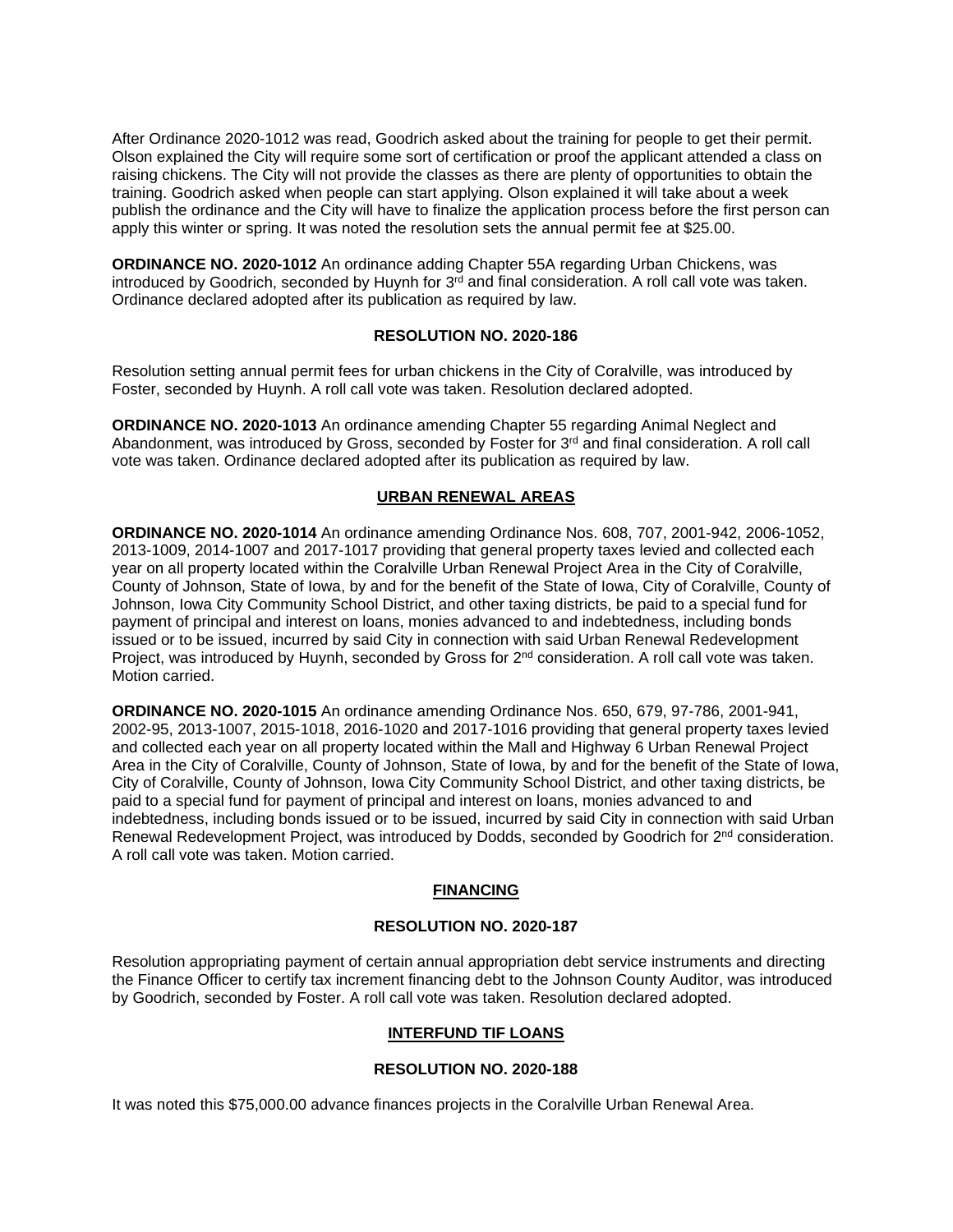Resolution authorizing internal advance payable from Tax Increment Revenue Fund for Urban Renewal Project Costs, was introduced by Foster, seconded by Dodds. A roll call vote was taken. Resolution declared adopted.

### **RESOLUTION NO. 2020-189**

It was noted this \$150,000.00 advance finances projects in the 12<sup>th</sup> Avenue Urban Renewal Area.

Resolution authorizing internal advance payable from Tax Increment Revenue Fund for Urban Renewal Project Costs, was introduced by Gross, seconded by Huynh. A roll call vote was taken. Resolution declared adopted.

### **PERMANENT STORM SEWER AND DRAINAGE EASEMENT AGREEMENT**

### **RESOLUTION NO. 2020-190**

Resolution approving a Permanent Storm Sewer and Drainage Easement Agreement for 32 and 34 Chad Court, was introduced by Huynh, seconded by Goodrich. A roll call vote was taken. Resolution declared adopted.

### **LEASE AMENDMENT**

# **RESOLUTION NO. 2020-191**

Resolution approving a Second Amendment to Lease Agreement with CNCT, L.L.C. (d/b/a Evolve), was introduced by Dodds, seconded by Gross. A roll call vote was taken. Resolution declared adopted.

### **WEST LAND USE AREA CONNECTION FEES**

It was noted the West Land Use Area Connection Fees are \$63,278.84.

### **RESOLUTION NO. 2020-192**

Resolution acknowledging payment in full of the West Land Use Area Connection Fees for Lot 7, Coral Crossing, Part Six, Coralville, Iowa, was introduced by Goodrich, seconded by Huynh. A roll call vote was taken. Resolution declared adopted.

### **PROPERTY PURCHASE**

After the resolution was read, Hayworth explained the City has been working with the owners for several years on nuisance complaints about the upkeep of this property which has been vacant for several years. This year the property the owners found the property was no longer habitable have agreed to sell it to the City for \$50,000.00. The City will conduct an asbestos test and then demolish the building in order to sell and have a new house built there.

### **RESOLUTION NO. 2020-193**

Resolution approving a Purchase Agreement for 708 9<sup>th</sup> Avenue, Coralville, Iowa, was introduced by Foster, seconded by Goodrich. A roll call vote was taken. Resolution declared adopted.

### **VETERAN'S MEMORIAL PHASE I**

After Resolution No. 2020-194 was read, Parks & Recreation Director Sherri Proud reported the City wants to be in charge of the memorial's construction and have the Veteran's Memorial in Coralville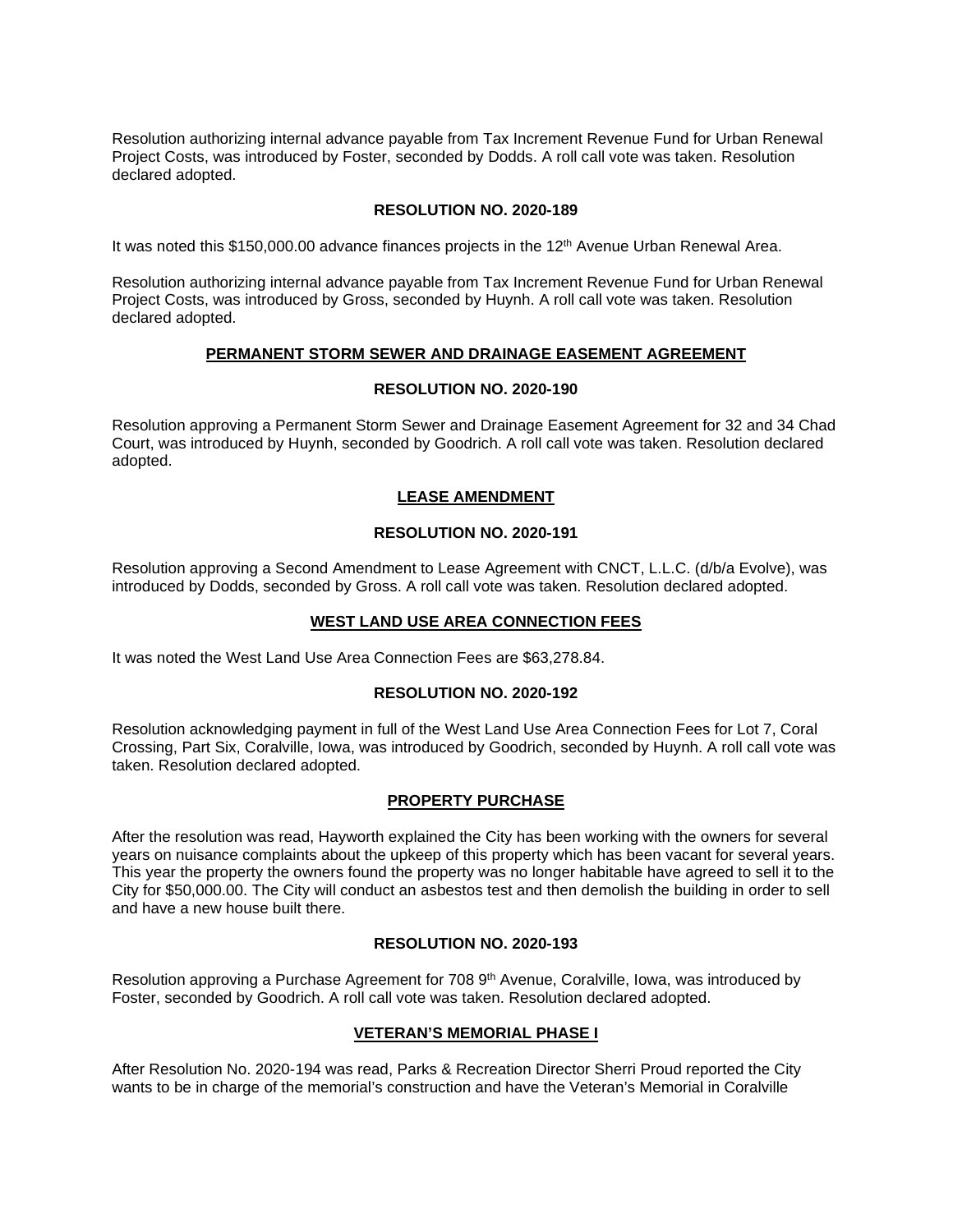Committee pay the City to make sure it is built to the right specifications because it will be here hundreds of years and it will be under the City's insurance and make the project tax exempt.

#### **RESOLUTION NO. 2020-194**

Resolution approving an Agreement with the Veteran's Memorial in Coralville Committee regarding funding for the construction of the Veteran's Memorial, was introduced by Gross, seconded by Dodds. A roll call vote was taken. Resolution declared adopted.

# **RESOLUTION NO. 2020-195**

It was noted this agreement is not to exceed \$44,000.00.

Resolution approving an Agreement for the installation of the front wall veneer for the Veteran's Memorial, was introduced by Huynh, seconded by Gross. A roll call vote was taken. Resolution declared adopted.

### **RESOLUTION NO. 2020-196**

After Resolution No. 2020-196 was read, Hayworth let everyone know after these two projects are done there will be one more adding emblems in the back for each branch of the military. Proud added the front signage for the memorial will not be added until after the emblems are installed. It was noted this agreement is not to exceed \$29,839.25.

Resolution approving an Agreement for the installation of the brick paver walkway and plaza space for the Veteran's Memorial, was introduced by Dodds, seconded by Goodrich. A roll call vote was taken. Resolution declared adopted.

Lundell congratulated Streets & Solid Waste Superintendent Eric Fisher on being a new father. Fisher explained he will review where the Recycling Program stands today and options for the future to increase recycling and decrease landfill tons. The goal is to reuse, reduce and recycle. The Recycling Program has 4 full-time and 1 part-time position. Recycling Coordinator Ed Bowers oversees the day to day operations for recycling and yard waste collection. Late February and March of this year they conducted a 4-week study, and the City has 4,420 residential curbside customers and average 2,138 stops per week which is an average set out rate of 48%. The national average is 50%. They divided the City into 31 areas for the study and the rate ranged from 27% to 72%. Recycling averages about 8 pounds per week per participating household and last year they collected 470 tons of curbside recycling. They do not have a tonnage for the recycling drop site. They had 500 tons of yard waste for the year, including bags, sticks and brush piles. Fisher reported single stream recycling is where residents set out one bin of unsorted recycling which is picked up and transferred to a Materials Recovery Facility (MRF). The closest MRF to is in Scott County, where Iowa City and Johnson County Refuse take their recycling. Iowa City switched to single stream in 2018 and North Liberty in 2019. The biggest benefit of single stream is an increase in participation by 50% to 70% in some cities. Other benefits are it is easier for the consumer, increases recycling participation, reduces labor collection costs, and increases customer satisfaction. Cons are it increases your contamination rate and Iowa Cities went from 1% before single stream to 10% which is still below the national average. It also requires sorting at a MRF facility and would need 2 trucks that cost \$275,000 apiece and 4,500 carts at \$60.00 a piece which totals \$900,000.00. This does not include a building, transportation, and compactors to make transportation more efficient. Another factor is fluctuating commodity prices. Over the last 20 years paper reached a high of \$117.00 per ton in 2012 and a low of \$2.24 per ton in 2019. Today it is \$35.00 to \$40.00 a ton. Paper makes up 50% of your product and has a positive outlook today for the first time in a long time. Plastics ranges \$150.00 to \$1,100.00 a ton depending on the quality. High dollar plastics make up 1% to 2% of your weight and low dollar plastics make up 8%. The City doesn't recycle glass because you must pay people to take it at a cost of \$35.00 to \$7.00 a ton and only a few companies will pick it up. Broken glass is a problem in single stream when it becomes embedded in your product decreasing the value. Iowa City has 3 glass collection sites around town and are looking to expand. Iowa City works with a company out of Kansas City that sends a semitruck to pick it up. Coralville could set up some dumpsters to collect glass and work out a deal to take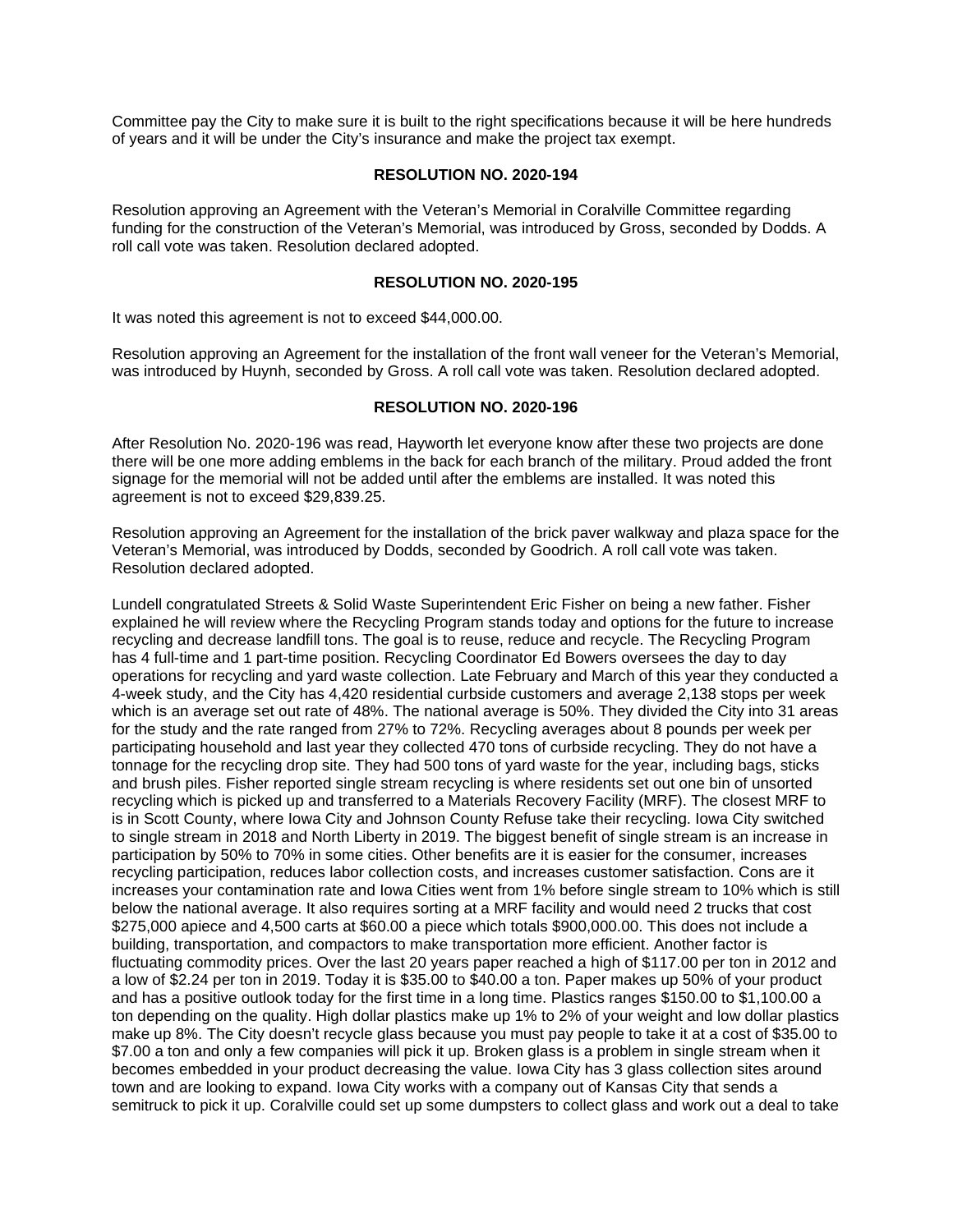it to Iowa City and have their company to pick it up. The City will need to come up with a safe way to collect the glass which piles up quickly and takes up a lot of space requiring larger containers. Fisher reported the drop site on Hughes Street opened in January 2018 after the previous Iowa River Landing site was redeveloped. It started with 6 dumpsters, 3 comingle and 3 cardboard, and now has 4 comingle, 4 cardboard and 2 large roll-out containers. The comingle containers are dumped 4 times a week because they don't fill up as quick, but the cardboard is dumped by Republic Services everyday Monday through Saturday. They don't pick up Sunday Monday mornings, so the site is a disaster especially if the weather is nice and people are cleaning up. Usage increased at the drop site one in March of 2018 when after a large fire closed the Republic drop site in Iowa City and in March of this year when the pandemic set in and everyone started cooking more at home and ordering more from Amazon which increased the number of cardboard boxes dramatically. It is a challenge to keep the drop site clean, especially on Sundays. Two options to get it back under control are installing cameras which need someone to monitor or fence it off, gate it and open it certain hours during weekdays with some weekend hours. Then people might dump stuff off outside the gate after hours making a bigger mess. Gross asked if they cleanup first thing Monday morning. Fisher responded they try but they need containers dumped first due to a lack of space and they can't control when that happens. Lundell asked how many people outside of Coralville use the drop site. Fisher responded he doesn't have a number, but a good percentage do because Tiffin and North Liberty don't have drop sites and people have pulled up with U-Haul's full of cardboard. Foster asked if plastic is not being recycled after people go to the trouble to sort and clean it. Fisher responded Coralville takes the curbside recycling to ABC in Iowa City who hauls it to MRF where they sort it into ten different containers with an optical plastic sorter trying to get the quality to where China will accept it. Fisher couldn't comment on what Republic does with the plastic from the dump site. Huynh asked how North Liberty was able to afford single stream and Coralville can't. Fisher responded North Liberty hires a private company to handle all their material. He doesn't know how their rates compare with Coralville, but we are within \$1.00 to \$2.00 of Iowa City. Dodds asked if Coralville could do composting in the future. Fisher responded right now compost is collected with yard waste but the amount of equipment needed to do it year round is expensive they need a better pick up system requiring at least one automated truck costing \$250,000.00 to \$275,000.00 and new carts costing \$150,000.00 to \$250,000.00 depending on if it they are mandatory and the size of the cart. Fisher thought it can happen in the future, but not right now. Dodds asked what the long-term plan is. Fisher responded it is to build a new recycling facility because trucks are currently stored in a rented building owned by the University in the Iowa River Landing that will eventually be torn down. At that time, they want to build a new facility with a drop site, truck storage and a single stream transfer site for recycling going to a MRF. Single stream with trucks, containers and a new building will be \$1.5 million plus. Dodds asked about grants and Fisher responded there are low interest loans and grants for carts. Huynh asked about having more bins at the drop site and Fisher responded they would need a larger site and the current cost to have items picked up there is \$75,000.00 to \$80,000.00 per year. Gross asked how the contract is renewed and Fisher responded he renews it every year with Republic because no one else is interested in the job. Gross asked Fisher his recommendation for going forward and he responded going to single stream because of the reasons he stated earlier. Goodrich asked if the City went to single stream would they quit collecting cardboard. Fisher responded no because they would just pick up what fits into the container and anything larger that doesn't fit will go to the drop site. Goodrich noted people will need education on single stream like not to recycle Styrofoam and to put greasy pizza boxes in trash or compost as it ruins the recycling material. Huynh asked if the City services any apartments. Fisher responded they service duplexes and fourplexes if they have room on the curb, but the City doesn't have a truck to empty dumpsters at apartment complexes. Lundell thanked Fisher and anticipated working on this in future budget discussions but probably not this year.

### **MOTION BY DODDS TO APPROVE CONSENT CALENDAR items a-p excluding item b:**

- **a)** Approve minutes for the October 27, 2020 Coralville City Council Regular Meeting.
- **b)** Approve and ratify the State of Iowa 2020 Annual Financial Report for the City of Coralville. **<REMOVED>**
- **c)** Approve Class C Liquor License with Sunday Sales for *The Hawk Lounge*: Eff. 11/29.
- **d)** Approve Class E Liquor License with Carryout Beer & Wine and Sunday Sales for *Target Store T-1113*: Eff. 12/01.
- **e)** Approve payment to **Terracon Consultants, Inc.** for: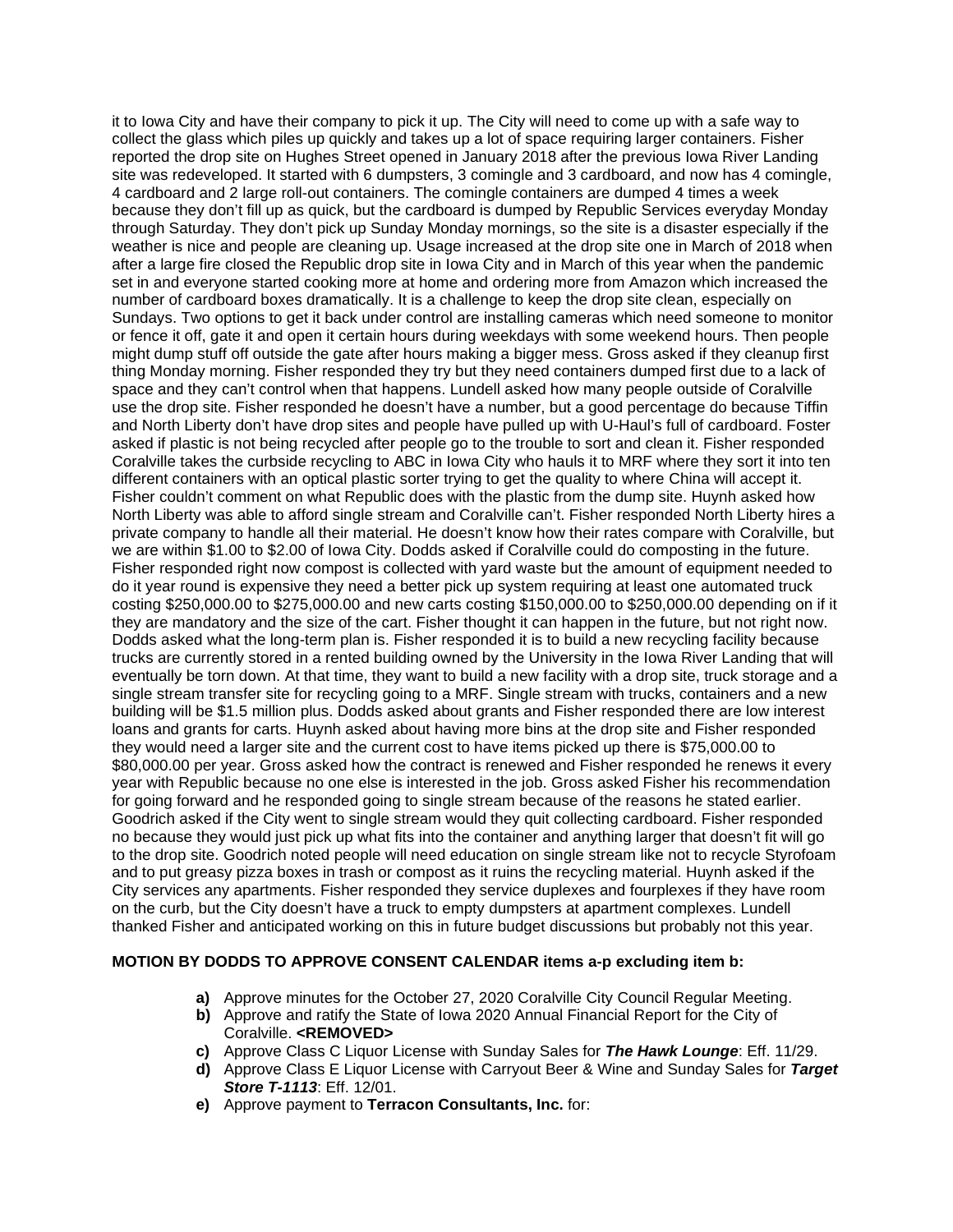| 820 & 824 Hughes Street Phase II Site Assessment Ans Asbestos |            |
|---------------------------------------------------------------|------------|
| and Hazardous Materials Survey (#TE19964)                     | \$228.90   |
| <b>ii)</b> Brownfield Assessment Grant (#TE19955)             | \$1,109.10 |
| iii) Wastewater Treatment Plant Improvements (#TE22506)       | \$3,082.00 |
|                                                               |            |

**iv)**  $4<sup>th</sup>$  Avenue Place Land Assembly (#TE19985) \$5,673.39

- **f)** Approve payment to **HR Green, Inc.** for I-80/1st Avenue Interchange Final Design Phase 1 (#138385): \$112,041.35.
- **g)** Approve payment to **Otis Elevator Company** for Annual Maintenance Service 11/1/2020 to 10/31/2021(#100400131595): \$10,271.64.
- **h)** Approve payment for Brown Deer Golf Course FF&E Invoice to **S.E. Electric, Inc.** for replacing 42 lamps in fixtures, replace 11 ballast in Ball Room fixtures, rework emergency fixtures, install new battery backup fixture, repair 2 can lights and replace, motor in pump house exhaust fan (#BD02-20): \$4,010.65.
- **i)** Approve payment to **RACOM Corporation** for accessories for two police vehicles (#20INV0356): \$16,427.81.
- **j)** Approve payment to **Global Software/TAC 10** for annual TAC 10 Maintenance Renewal (#MN1800712): \$57,006.00.
- **k)** Approve payment to **Maxwell Construction** for Brown Deer Sanitary Sewer Extension (Pay Application #1): \$12,052.50.
- **l)** Approve payment to **Stevens Erosion Control** for the Iowa River Landing SWPPP (#9525): \$220.00.
- **m)** Approve payment to **Creative Software Services, Inc.** for Building Permit Software (#20579): \$47.50.
- **n)** Approve payment to **Backyard Trails LLC** for work on the Creekside Flow Trail Project (#100107): \$18,000.00.
- **o)** Approve Pay Estimate #11 to **All American Concrete, Inc.** for Iowa River Landing E. 9<sup>th</sup> Street Improvements: \$62,817.64.
- **p)** Approve Pay Estimate #7 to **Portzen Construction, Inc.** for lowa River Landing E. 2<sup>nd</sup> Avenue Improvements: \$177,983.59.
- **q)** Approve Pay Estimate #25 to **Peterson Contractors, Inc.** for Coral Ridge Avenue Improvements Phase 2: \$412,023.53. (Includes partial release of retainage.)
- **r)** Approve Change Order #13: +\$57,358.83; and Pay Estimate #28: \$21,864.29; to **Miron Construction Co., Inc.** for Wastewater Treatment Plant Improvements Project 2017.
- **s)** Approve April 2020, May 2020 and June 2020 Treasurer's Reports.
- **t)** Approve Bill List for Novem**ber** 10, 2020.

Seconded by Huynh. A roll call vote was taken, Motion carried.

City Administrator Kelly Hayworth reminded everyone tomorrow is Veteran's Day and City offices will be closed. Wednesday's and Thursday's garbage pickup will be a day late. Hayworth thanked City Attorney Don Diehl for his military service.

Mayor John A. Lundell added the Recreation Center will be open tomorrow from 9:00 AM to 9:00 PM but everything else will be closed. Transit service will be running and offering free fares to veterans. Lundell thanked all veterans for their service. Lundell reminded everyone Shred Day is Saturday, November 14<sup>th</sup> from 8:00 AM to Noon at the Streets Building at 750 Camp Cardinal Boulevard. There is a limited of 2 boxes that will be deposited into secured containers to be shredded offsite. Lundell announce the City is taking applications of Board and Commission vacancies on the Library Board of Trustees, Civil Service Commission and Board of Adjustment. The City has extended the deadline for previously listed partial term vacancies on the Board of Adjustment and Library Board of Trustees because only one application was received. Applications are due 5:00 PM on December 4<sup>th</sup> and can be found on the City website.

City Attorney's Don Diehl and Kevin Olson had nothing to report.

Councilperson Laurie Goodrich noted her family has a father and son-in-law who are veterans and she wished everyone Happy Veteran's Day. Goodrich is happy to see the Veteran's Memorial being worked